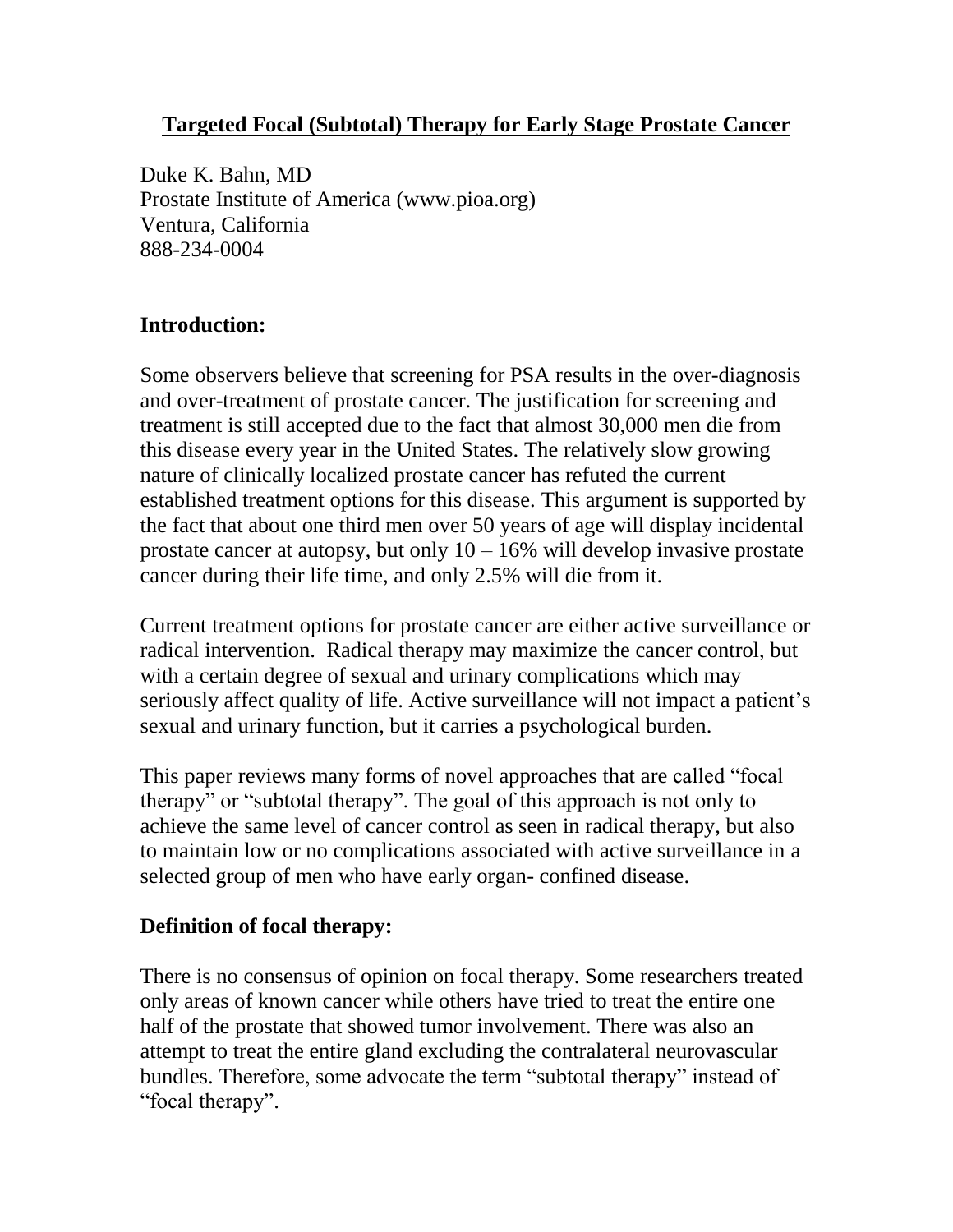### **Patient Selection for Focal Cryoablation:**

Optimal patient selection criteria are not clearly defined nor agreed upon in the urology field. However, it is essential that one must have unifocal or unilateral prostate cancer. Bahn used color Doppler transrectal ultrasound and staging biopsy in addition to initial extended blind biopsy that usually was performed by the patient's physician. Some advocate more invasive saturation biopsy. It is to confirm the known tumor site but more importantly to reconfirm the absence of tumor in the other lobe. If an unexpected cancer were to be found in the other lobe by repeated biopsy, the patient is not a candidate. Low-risk prostate cancers are preferred (PSA  $\langle$ 10, Gleason  $\langle$  7, Stage <T2b, number of positive cores <4, percentage of tumor invasion < 50%), but moderate to high-risk cancers in men with medical co-morbidities can also be considered. Only unilaterality, not pre-operative PSA level or tumor differentiation, can be considered. Men with T3 stage (such as extracapsular extension or seminal vesicle invasion), as long as it is proven to be unilateral involvement, can be candidates after thorough counseling since it may carry a risk of incomplete cryoablation of tumor that may end up with nothing but a tumor debulking process.

Candidates' prime concerns and priorities include maintaining quality of life and avoiding toxicity over cancer eradication. Candidates should have medical literacy which allows for informed consent regarding the oncologic limitations of the procedure.

## **Targeted Focal (Subtotal) Cryoablation:**

Focal (subtotal) cryotherapy is defined as the less than complete ablation of the prostate gland with ice. A known tumor site (lobe) is aggressively treated, but the contralateral lobe of prostate tissue and surrounding structures are spared. This method offers targeted local cancer control, while preserving sexual potency and urinary continence in those whose cancer is believed to be unilateral in location.

In the PSA era, many cancers are detected at an early organ contained stage, and may be confined in one lobe of the prostate. As many as 35% of clinically localized prostate cancers are unifocal and may be candidates for focal therapy. A tumor less than 0.5cc is used as a criterion for low-volume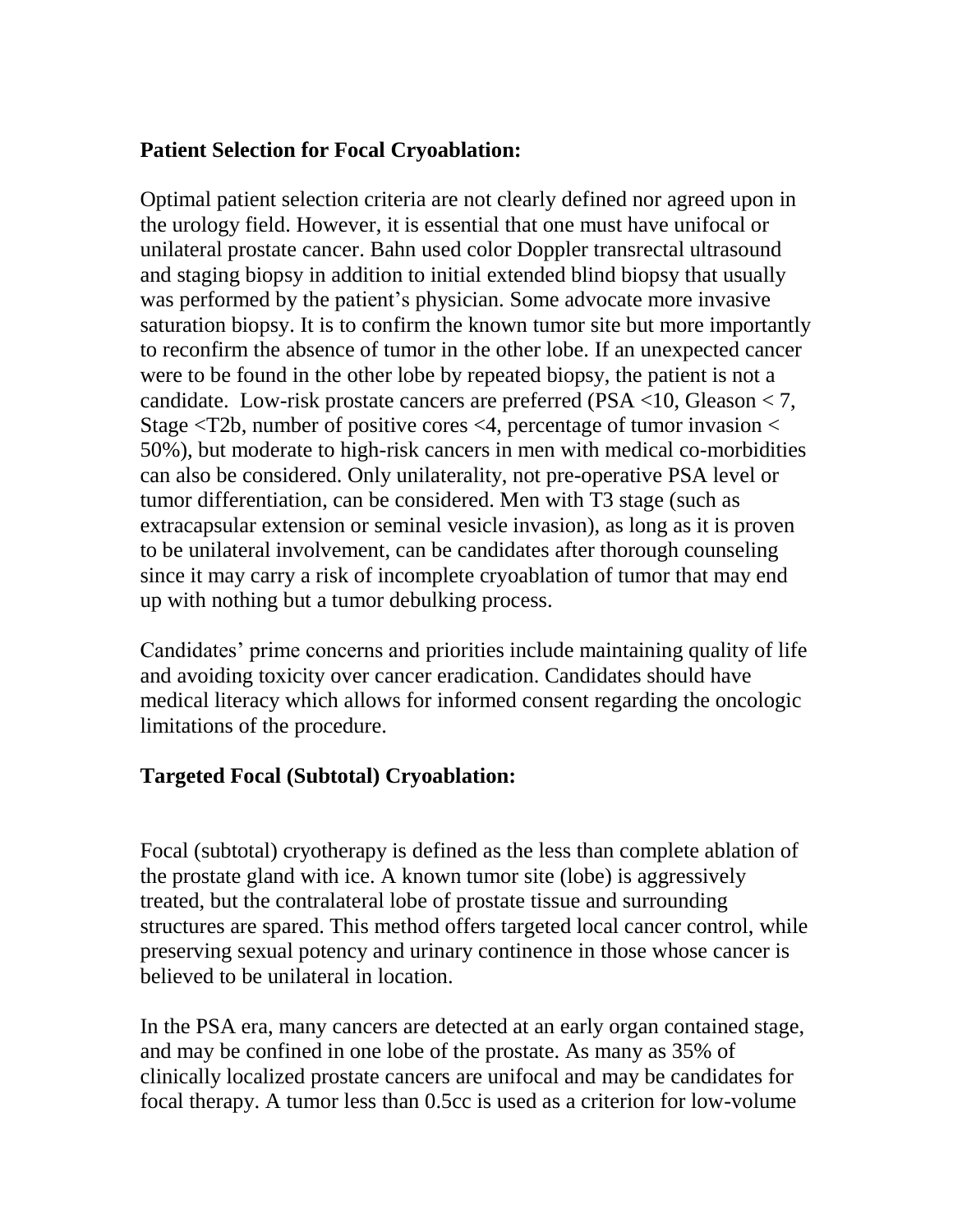disease; this may not require any type of intervention. Others argue that even tumors smaller than 0.5 cc may be clinically aggressive and may require intervention. It is indeed a burden to identify the proper candidates for focal therapy.

Multiple, large, single institution case studies and prospective trials have reported acceptable treatment efficacy and morbidity of total cryoablation of the prostate. The clinical outcomes after cryoablation, as measured by biochemical disease free status or negative biopsy rates, are comparable to radical prostatectomy and radiation therapy in men with intermediate and high-risk disease with significantly less morbidity.

#### Methods:

The cryoablation procedure uses cold temperature (ice) to ablate the tissue. The third generation technology uses argon gas for cooling and helium for warming. It consists of two freeze and thaw cycles after the placement of an FDA approved urethral warming device. Multiple cryoprobes are placed percutaneously under ultrasound guidance at strategic locations to be frozen. However, by reducing the number of cryoprobes and adjusting their placement, it is possible to perform a focal ablation that destroys only a targeted portion of the prostate and periprostatic tissue adjacent to the treatment zone. If seminal vesicle invasion was proven, it would also be frozen by advancing one of the probes towards the distal segment of the lumen of the seminal vesicle. Usually 2-4 cryoprobes are used, depending on the size of the lesion and the size of the lobe. A single probe may be placed in the contralateral lobe close to the urethra and external sphincter in case heating is necessary to protect these organs (simultaneous heating and cooling). This can be a useful technique if the prostate gland volume is small. This combination of aggressive freezing at targeted locations within the prostate while maintaining the integrity of the urethra, external sphincter, and contralateral lobe, including the neurovascular bundle, is the premise of focal cryoablation.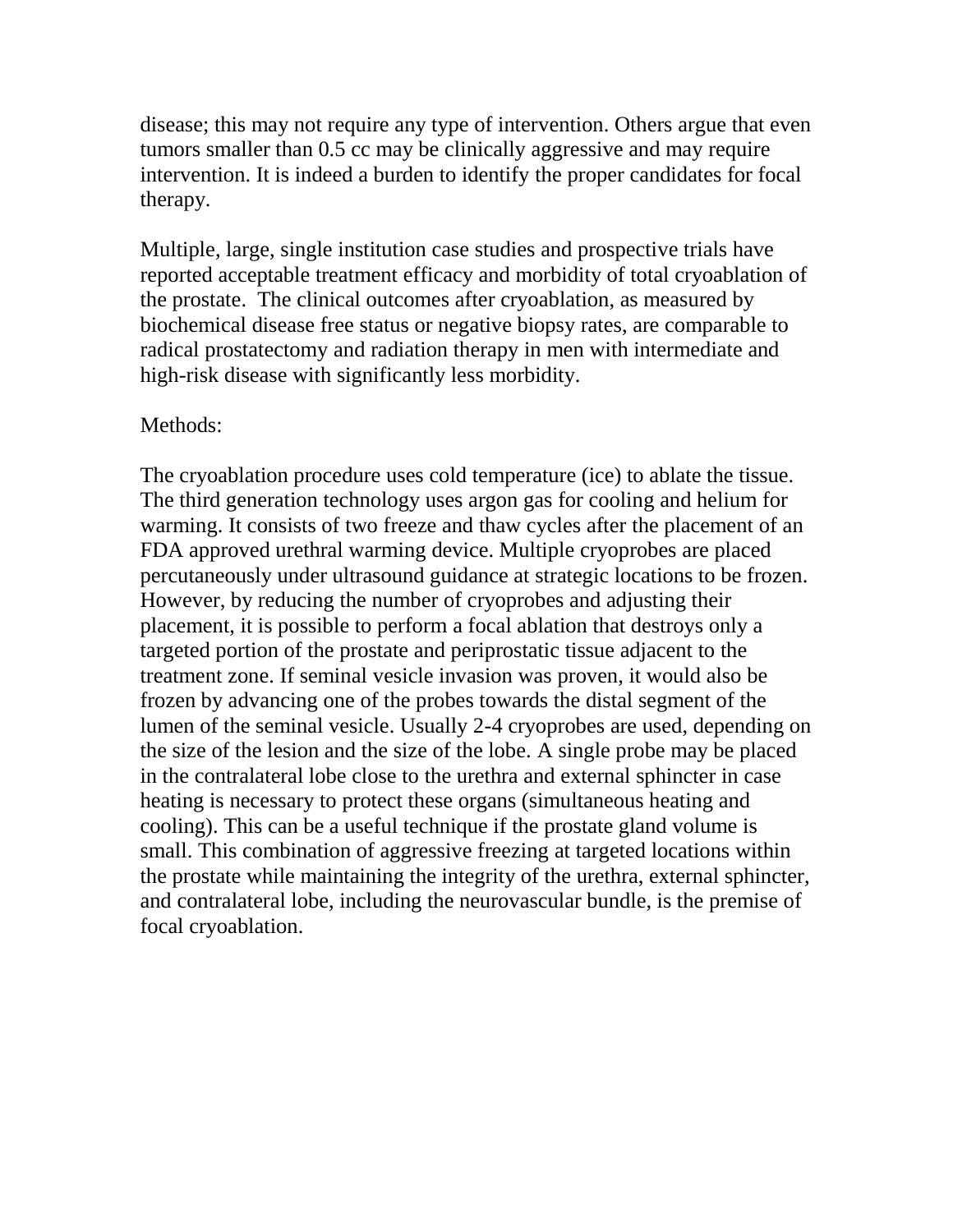

A PSA should be performed once every three months for one year and every six months thereafter. Biopsy is encouraged at 6 months, one year, two years, five years, and anytime there is a PSA elevating trend. Patients should fill out a questionnaire regarding sexual potency and urinary continence status at each visit without physician influence.

#### Results:

Three main papers in peer-reviewed publications on this subject were reviewed. The number of patients studied is small, only 111 subjects combined. The mean follow-up is 45 months.

Various definitions of biochemical failure have been used to evaluate the clinical outcomes. These include the ASTRO (American Society for Therapeutic Radiology Oncology) definition, which means three consecutive PSAs rising; the Phoenix definition, which is a PSA nadir plus 2; and PSA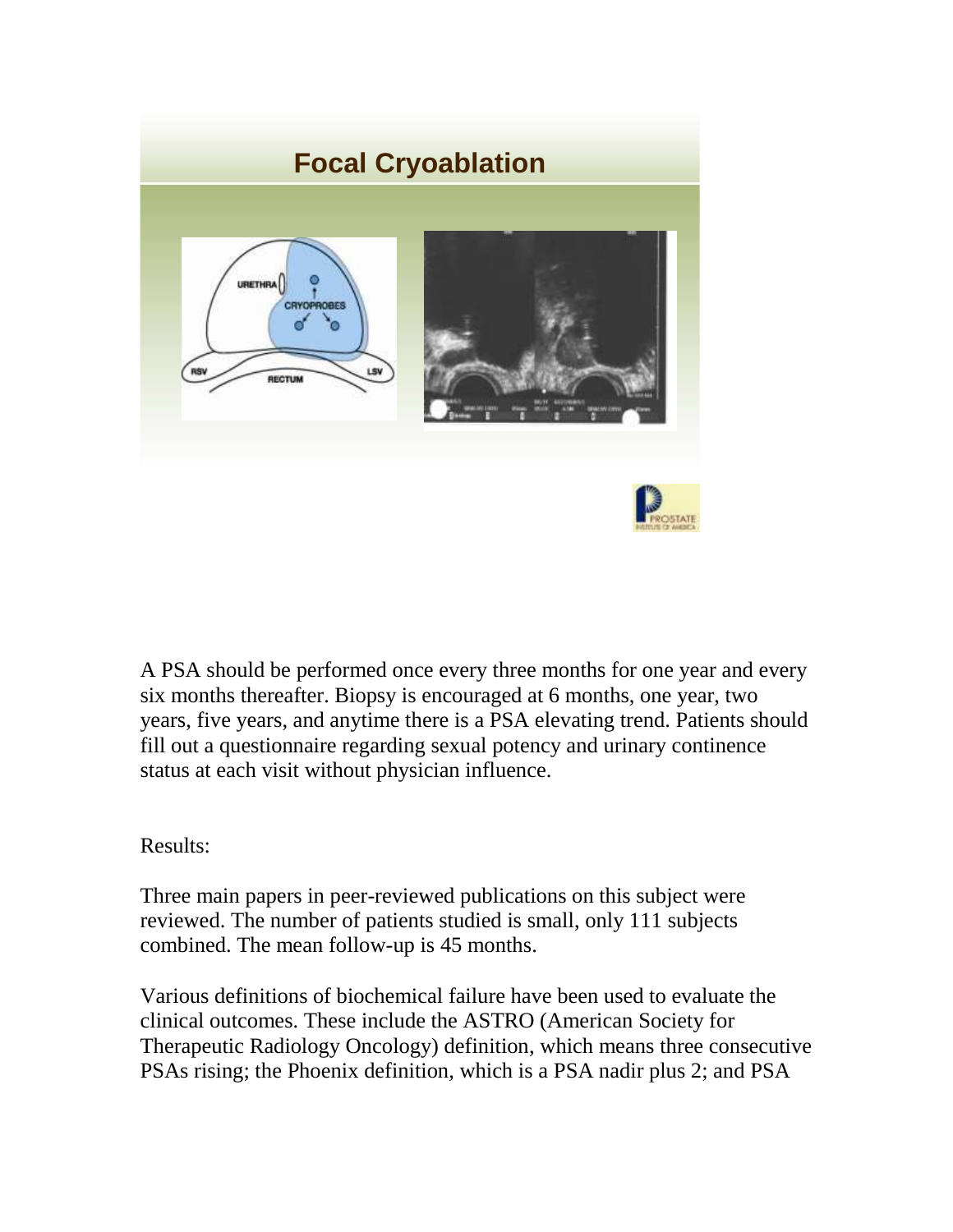nadir less than 50% of the pre-operative level. The biochemical disease free survival rates range between 84% and 95%.

A biopsy was performed when biochemical failure was suspected, or as protocol regardless of PSA levels. With every definition used, these three papers report fairly similar outcomes. 78 of the 111 men had undergone post-cryotherapy biopsy with cancer identified in 4 patients (5%). All except one of these residual cancers were seen in the untreated lobe.

No major complications, such as rectal injury, urethral stricture, urethral sloughing, abscess, and peri- or post-operative complications, were reported in any of these series. There was no reported case of urinary incontinence.

| Onik                        | <b>Bahn</b>             | <b>Lambert</b>              |
|-----------------------------|-------------------------|-----------------------------|
| (Urology. Dec 2007          | (Endourology, Sep 2006) | (J Urol, June 2007)         |
| $N = 55$                    | $N = 31$                | $N = 25$                    |
| $1-120$ months<br>Follow-up | 8-107 months            | 9-72 months                 |
| $(mean = 40m)$              | $(mean = 70 months)$    | $(mean = 28 months)$        |
| 95%                         | $26/28 = 92.9%$         | $21/25 = 84%$               |
| $N = 26$ ; all negative     | 26/27:96.3%             | 22/25: 88%                  |
| $44/51 = 86%$               | None: $3/27 = 9%$       | $17/24 = 71%$               |
|                             |                         |                             |
|                             | Full:<br>$13/27 = 48%$  |                             |
| N/A                         | 63 years (procedure)    | 68 years                    |
| N/A                         | 69 years (follow-up)    |                             |
| <b>None</b>                 | <b>None</b>             | <b>None</b>                 |
|                             |                         | Partial: $11/27 = 41\%$ 89% |



Discussion:

Over the years, cryotherapy has evolved into an accepted cancer treatment option since the published clinical outcome results are comparable to those of external bean radiation therapy and brachytherapy. Unfortunately, in cryotherapy, as in other conventional forms of therapy, there are known potential side effects - mainly sexual dysfunction and urinary incontinence, which are serious quality of life issues. In the PSA era, most prostate cancers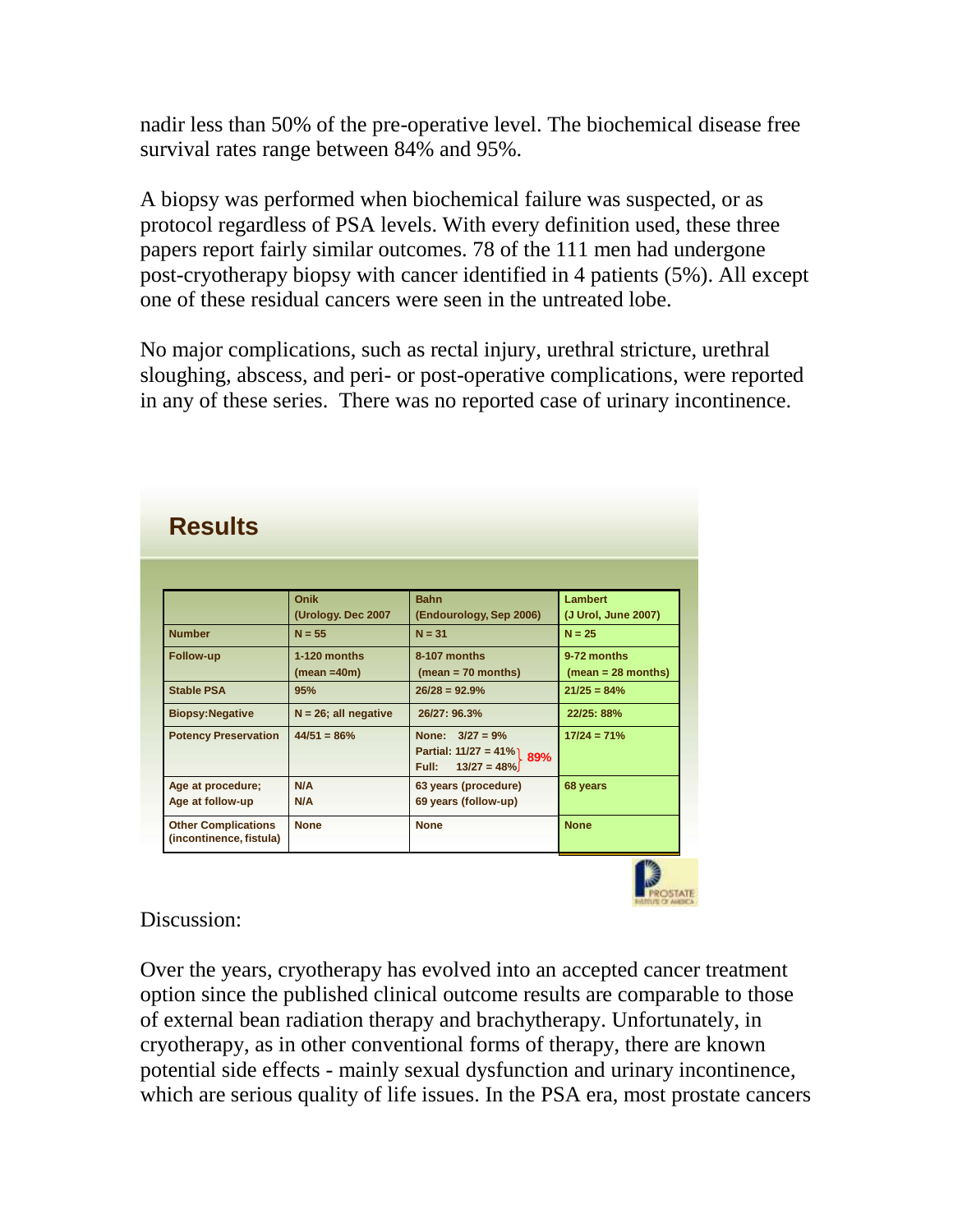are detected in the early stages, and are frequently organ confined and possibly localized in one lobe. Therefore, focal or subtotal cryotherapy is an attractive option for many men who have a small and solitary cancer that may not require aggressive therapy.

Many patients who have small cancers are advised to forgo aggressive treatment and instead undergo active surveillance management. This method is justified by the fact that prostate cancer grows slowly. However, there is always a possibility that this may result in missing a window of opportunity for a cure. Focal cryotherapy may be a good compromise for men who are not comfortable with active surveillance, but also are not comfortable with any type of radical treatment, which may risk their quality of life.

It is a burden to the practitioner to identify optimal candidates. Even though there are well-accepted criteria of low risk disease, a confirmation of unilateral or unifocal disease is far from perfect. Multiple sets of biopsies and various imaging studies including color-Doppler transrectal ultrasound may improve cancer detection, but it is still possible that we may not detect a small biologically aggressive cancer that may be spared with this type of intervention. A patient must understand this risk. Potential drawbacks to any subtotal therapy are untreated missed cancer foci and the inadequate ablation of the target tissue.

There is limited information in literature on focal cryotherapy of clinically localized prostate cancer. All of the literature is limited to a single institution's patient series, and there are no prospective randomized trial results. To date, there are three main peer-reviewed publications in this subject with small number of case studies.

The PSA failure definitions used in these three papers varied. Most of them used the ASTRO definition. One paper analyzed its data using the Phoenix definition, and also PSA nadir 50% of the pre-operative level. Regardless, the reported biochemical disease free rates were encouraging, ranging from 84% to 95%.

Based of these series, the success of the procedure is probably best defined by the follow-up biopsy. 74 patients have undergone one or more biopsies. Four positive biopsies were seen: one from the frozen lobe and three from the untreated lobes. All four patients received repeat cryoablation and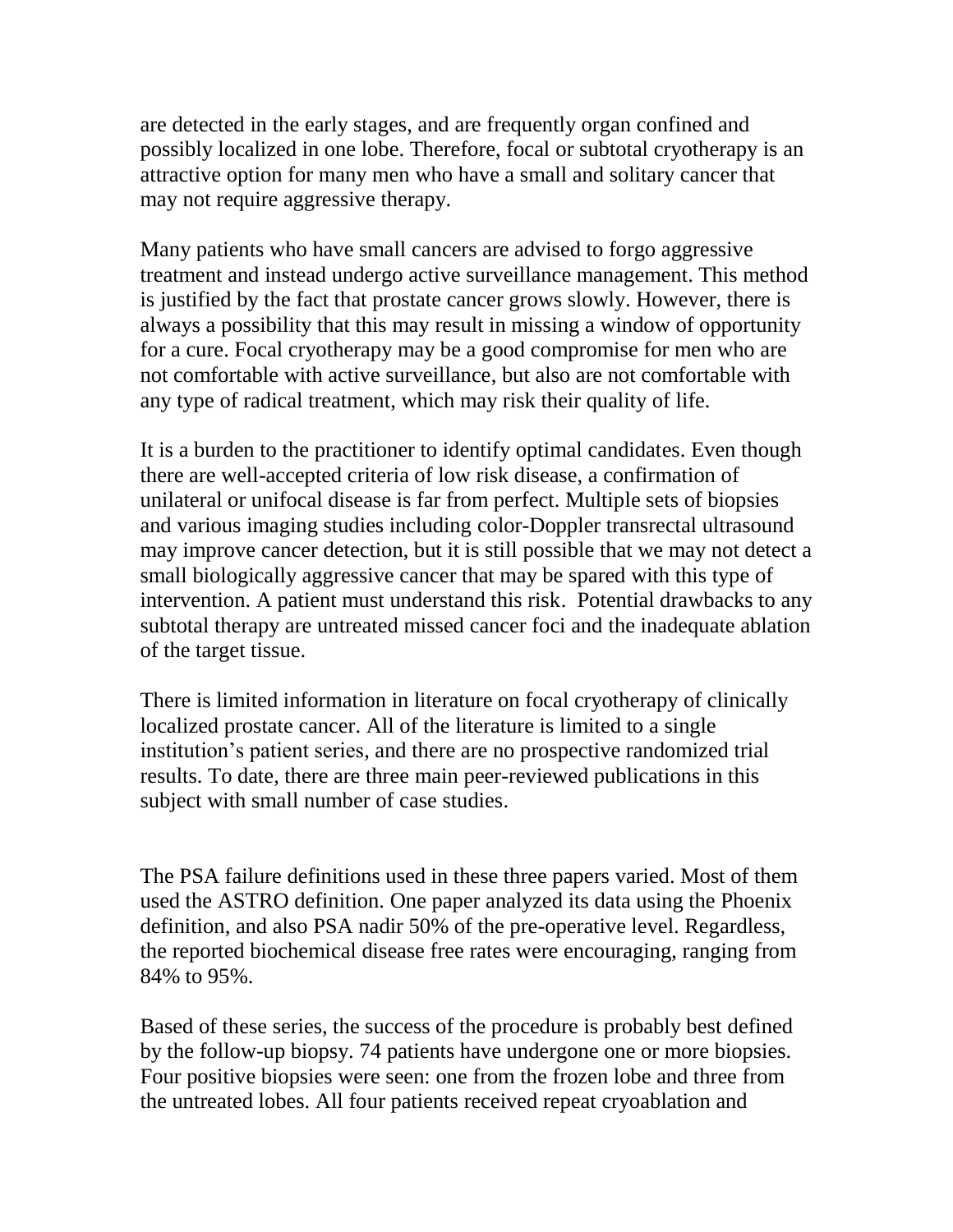currently have no evidence of the disease. This finding may reemphasize the criticism that prostate cancer is a multi-focal disease; therefore a focal treatment may not be logical. Most patients underwent two rather extensive pre-operative biopsies to prove that their cancer was a unilateral disease. However, it is still possible that only the index tumor was detected and treated and the other microscopic or small volume tumors in the contralateral lobe were left untreated. Ohori et al published data based on 1,000 radical surgery specimens, stating that the largest focus of cancer represented 80% of all the cancer volume. More than 90% of patients with extracapsular extension were from the largest focus. The study concluded that focal ablation of the index tumor will reduce 80% of tumor burden and extracapsular extension would be controlled in more than 90%.

The reported potency preservation, with or without pharmaceutical aid, was in the range of 71% to 89%. This is better than the rate reported in the bilateral nerve sparing radical prostatectomy series, which reported a range of 21% to 63%. Focal cryotherapy is perhaps most compatible with unilateral nerve sparing radical surgery, which is associated with potency preservation rates at 13% to 64%.

There are no published reports assessing quality of life following focal cryotherapy, and only a few reports following total cryotherapy. These data compared favorably with those of other treatment modalities for prostate cancer. At one year, most men return to pre-surgical functioning status in every area with the exception of sexual function. With focal cryotherapy, it is expected that there will be improved rates of function return, and higher satisfaction.

## *Other Ablation Technologies*

## **High Intensity Focused Ultrasound (HIFU)**

In HIFU, an ultrasound beam is focused at a small fixed point to create high power that produces heat ranging from 80 to 100 degree C. It is proven to be lethal temperatures that will create tissue ablation. It has been applied towards organ-confined, localized prostate cancer treatment as a primary treatment or as salvage therapy after failed radiation for several years. It is not approved by FDA at this time. It is a quite popular procedure in Europe and Asia. In the US, clinical trials are underway.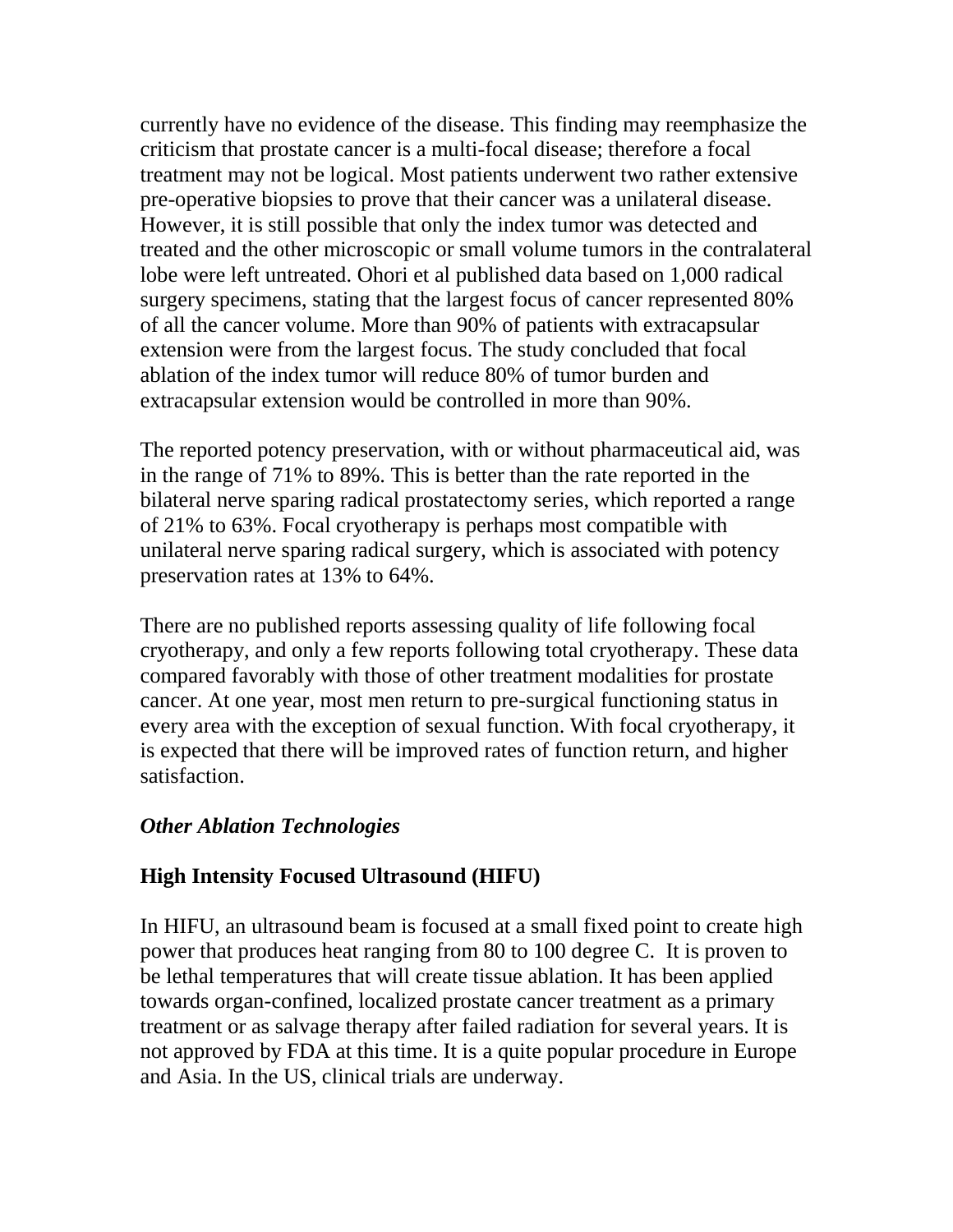HIFU is performed as an outpatient procedure, usually under spinal anesthesia. A HIFU probe is placed in the rectum and ultrasound images of the prostate are captured and treatment zone is selected. The entire prostate is treated section by section. Therefore, it could be a lengthy procedure anywhere between  $2 - 4$  hours. Proper patient selection, mainly the size and configuration of the prostate, is the key to successful treatment. Many patients now undergo TURP (trans-urethral resection of prostate) immediately before HIFU to avoid urinary retention and outlet obstruction.

The published outcome data shows fairly good cancer control and acceptable rates of complication. The previous PAACT newsletter has an excellent article about HIFU by Dr. Douglas Chinn. Please refer to this article for further details.

HIFU is an appealing form of therapy for focal or subtotal therapy for prostate cancer. However, there is no clinical data in the literature to report at this time.

## **Radiofrequency Tumor Ablation (RFTA)**

RFTA is being performed for liver, breast and kidney tumors. The role in prostate cancer is entirely experimental. RFTA transfers high-frequency monopolar and bipolar alternating currents to the targeted tissue. It initiates ionic agitation and subsequent thermal energy that leads to tissue ablation. The target temperature is approximately 100 degree C. Only limited data are reported in the literature. All patients who have underwent this procedure before radical prostatectomy did so as part of a clinical trial. RFTA showed variable degrees of tissue destruction. Results are too early to draw any conclusion. Studies are ongoing in an attempt to determine the ideal form of application in the treatment of prostate cancer. Utilizing this technique for focal therapy may be feasible, but not considered for the near future.

## **Microwave Thermal Ablation (MTA)**

The MTA technique for prostate cancer treatment uses a microwave antenna that is placed in the prostatic urethra. The goal is to heat the prostate to  $55 -$ 70 degree C to ablate the tissue. Early clinical experiences are with failed external radiation therapy patients. One study reported about a 70% negative biopsy rate at 6 months after, but only 52% patents had a PSA level less than 0.5 ng/mL. MTA has been used in conjunction with external beam therapy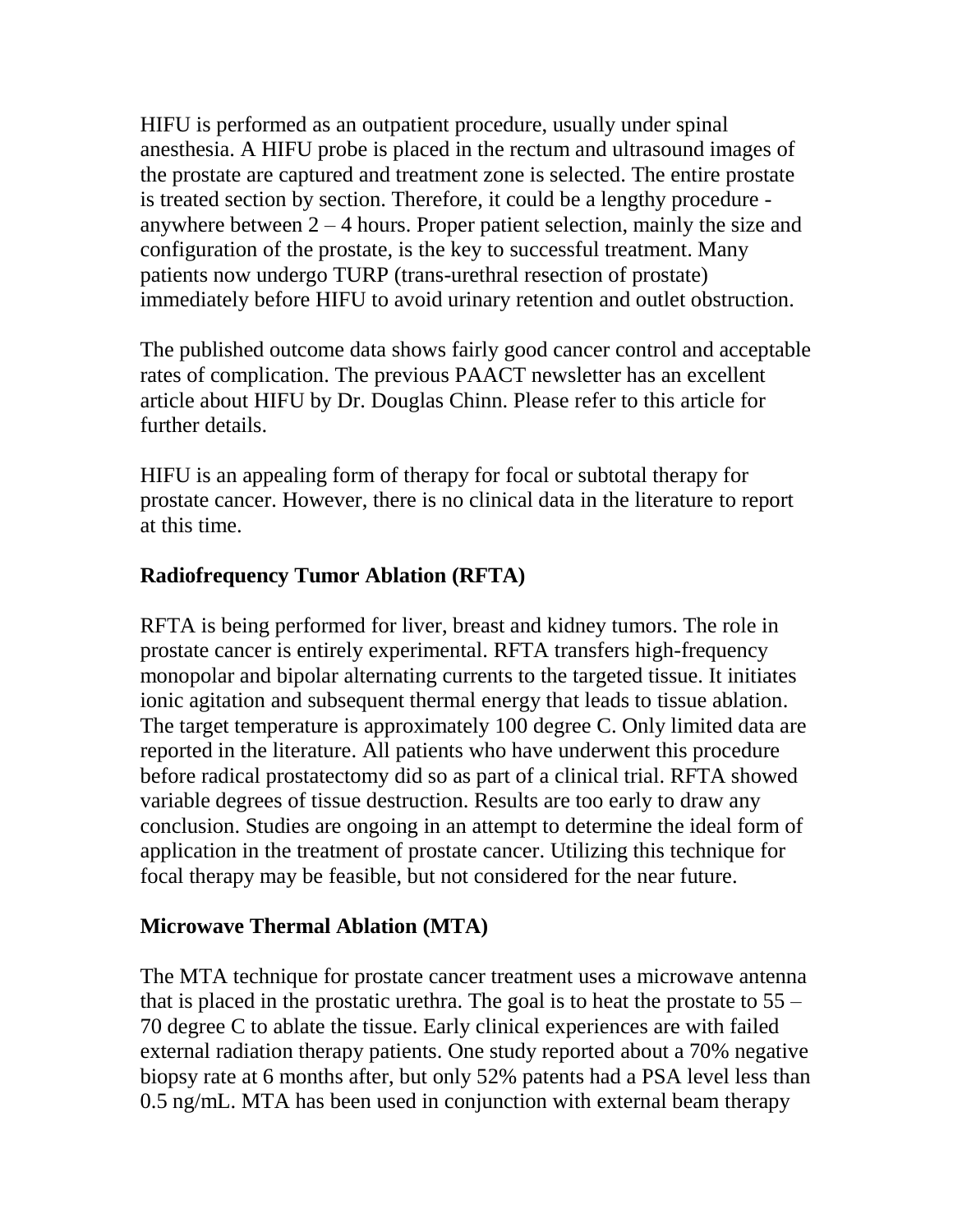for the patients with locally advanced prostate cancer. Data are still early and sporadic. Using this technology in focal therapy may be feasible in the future, but not any time soon.

## **Photodynamic Therapy (PDT) or Vascular-Targeted Photodynamic Therapy (VPD)**

This technique describes the destruction of a target tissue via the administration of an inactive, light sensitive agent (photosensitizer) and the local application of light in the presence of oxygen. The photosensitizer absorbs a laser light and transfers this energy to the tissues, creating cell destruction. One recently developed photosensitizer has a tendency of staying within the tumor vascular network. Due to this reason, when PDT is applied, extensive vascular damage is created that leads to tissue necrosis. It is referred to "Vascular-Targeted PDT." One small study of 13 patients who had salvage VPD reported 8/13 biopsy negative at 6 months. Two patients experienced urethra-rectal fistulae. Again, this technology can be potentially utilized in focal therapy in the future, but it has a long way to go.

## **Focal Brachytherapy**

Brachytherapy has been a well established modality for localized prostate cancer for many years with a proven record. It is currently being used in breast cancer therapy. I strongly believe it can be modified for focal or hemiablation therapy for prostate cancer. Surprisingly, there were no reports found in the literature. Most definitely, high-dose rates of brachytherapy could be applied for focal or subtotal therapy.

## **Nanotech-Laser Treatment**

This technology uses nanoparticles, such as gold coated silica nanoshells or carbon nanotubes since they absorb near-infrared light waves and release excess energy in the form of heat. Researchers were able to generate heat up to 70 degree C, enough for tissue ablation. Most information is based on animal models and clinical application is in the planning stages. Depending on future development, it can be utilized in the form of focal therapy in prostate cancer.

## **Conclusion:**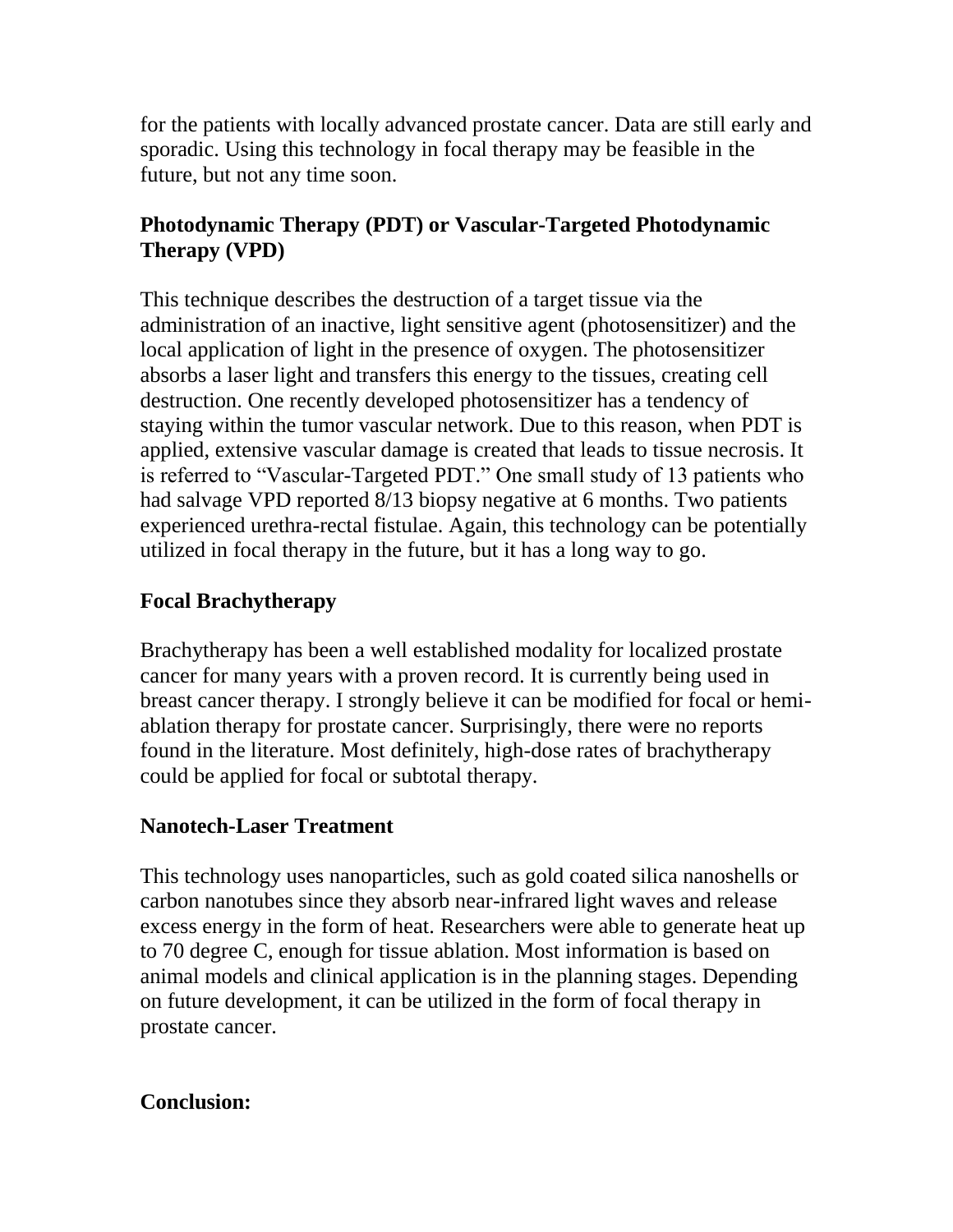Focal cryosurgery represents a modification of the whole gland approach and appears to offer acceptable oncologic efficacy with reduced treatment related adverse events. The risk of incomplete eradication of cancer is likely to be small in an appropriately selected population of men with low volume and low risk prostate cancer. It is precisely this population of men who are presently confounded by the choice between active surveillance and a more complex whole-gland treatment. There are other competing technologies that can be applied to focal or subtotal therapy. Some of them are not ready for clinical use, but are intriguing. The most important component in any focal therapy is the precise imaging. Without clear identification of the tumor, its location and stage of the disease, focal therapy can be a blind approach and the final clinical outcome may be less than optimal, with unnecessary complications. Efforts to improve prostatic imaging, such as high resolution color-Doppler ultrasound, application of ultrasound contrast materials, high strength MRI including dynamic contrast scan, usage of paramagnetic nanoparticl as a MRI contrast agent, improved spectroscopy, and all other new developments should be encouraged.

## Suggested Reading

- 1. Bahn DK, et al: Focal prostate cryoablation: Initial results show cancer control and potency preservation. J of Endourology. Vol 20, No 9, p688-692, Sept. 2006
- 2. Onik G, et al: "Male lumpectomy":focal therapy for prostate cancer using cryoablation. Urology. 2007 dec;70(suppl):16-21
- 3. Jones JS. Et al: Focal or subtotal therapy for early stage prostate cancer. Current treatment options in oncology. Springer, Boston. Vol 8, No 3, June 2007
- 4. Gillett MD et al: Tissue ablation technologies for localized prostate cancer. Mayo Clin Proc Dec 2004;79(12):1546-1555
- 5. Polascik TJ et al: Focal therapy for prostate cancer. Current opinion in urology 2008, 18:269-274
- 6. Lambert EH et al: Focal cryosurgery: Encouraging health outcomes for unifocal prostate cancer. Urology. 69(6), 1117-1120
- 7. Bahn DK et al: Focal cryoablation of prostate: A review. The ScientificWorld Journal (2008) 8, 486-491

# **(MY ADDED NOTE: PLEASE REVIEW THE FOLLOWING):**